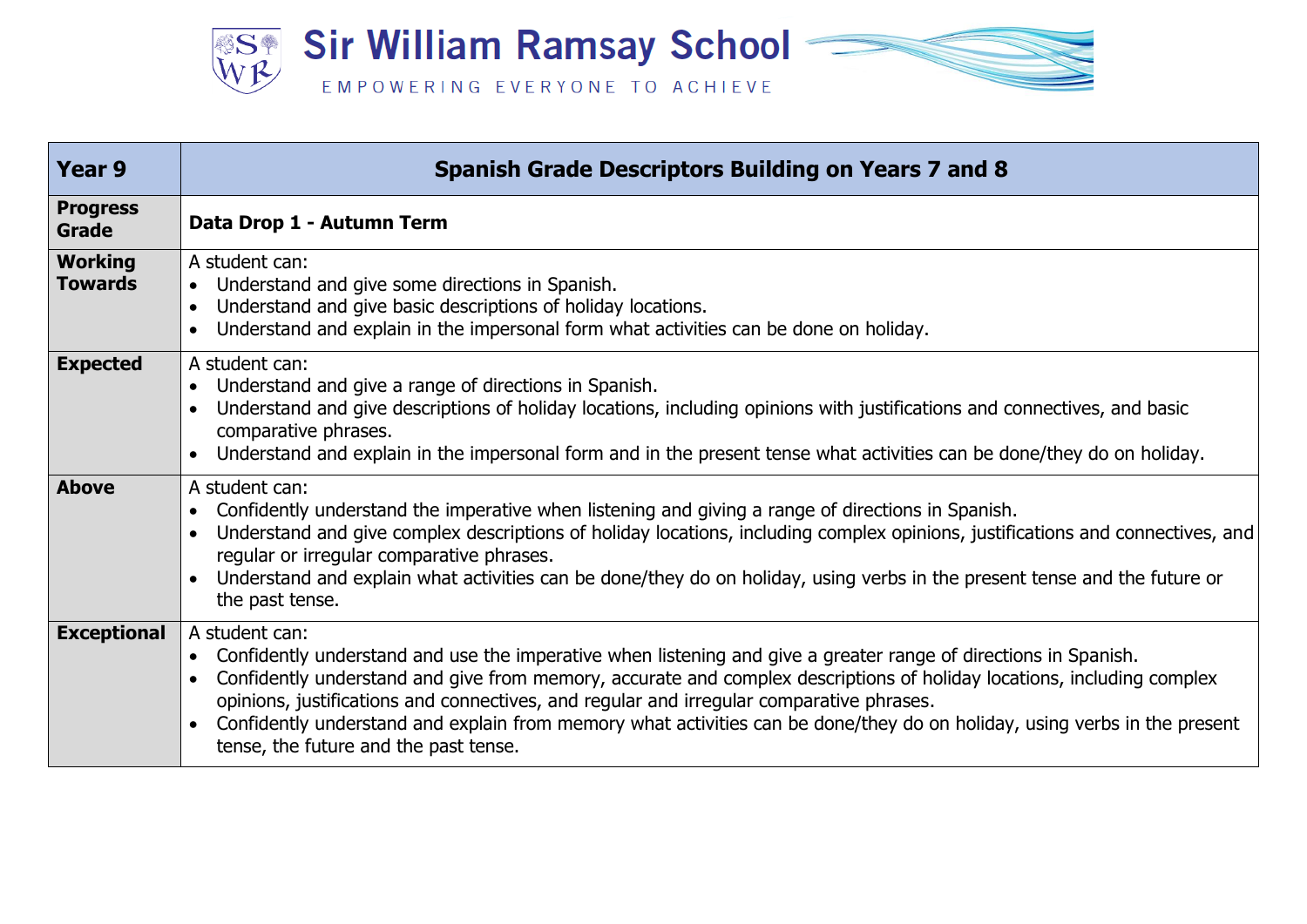

| Year 9                           | <b>Spanish Grade Descriptors Building on Years 7 and 8</b>                                                                                                                                                                                                                                                                                                                                                                                                                                                                                                                                                                                |
|----------------------------------|-------------------------------------------------------------------------------------------------------------------------------------------------------------------------------------------------------------------------------------------------------------------------------------------------------------------------------------------------------------------------------------------------------------------------------------------------------------------------------------------------------------------------------------------------------------------------------------------------------------------------------------------|
| <b>Progress</b><br><b>Grade</b>  | Data Drop 2 - Spring Term                                                                                                                                                                                                                                                                                                                                                                                                                                                                                                                                                                                                                 |
| <b>Working</b><br><b>Towards</b> | A student can:<br>Understand and give basic descriptions of their week in Spanish.<br>Understand and give basic descriptions of films in Spanish.<br>$\bullet$<br>Understand and describe what they did for their birthday in Spanish.                                                                                                                                                                                                                                                                                                                                                                                                    |
| <b>Expected</b>                  | A student can:<br>Understand and give descriptions of their week, using regular verbs in the present tense.<br>Understand and give descriptions of films, including opinions with justifications and connectives.<br>Understand and explain what they did for their birthday, including opinions with justifications and connectives and basic time<br>markers.                                                                                                                                                                                                                                                                           |
| <b>Above</b>                     | A student can:<br>Confidently understand and give descriptions of their week, using a range of regular verbs in the present tense and frequency<br>adverbs.<br>Understand and give complex descriptions of films, including complex opinions, justifications, connectives and verbs in the<br>future tense.<br>Understand and explain what they did for their birthday, including complex opinions with justifications and connectives, and a<br>$\bullet$<br>range of time markers.                                                                                                                                                      |
| <b>Exceptional</b>               | A student can:<br>Confidently understand and give from memory complex descriptions of their week, using a range of regular and irregular<br>verbs in the present tense and frequency adverbs.<br>Confidently understand and accurately write and talk about films from memory, including complex opinions, justifications,<br>connectives, and verbs in the future and past tense.<br>Confidently understand and accurately write and talk about (from memory) what they did for their birthday, including<br>complex opinions with justifications and connectives, a greater range of time markers and verbs in 3 different time frames. |